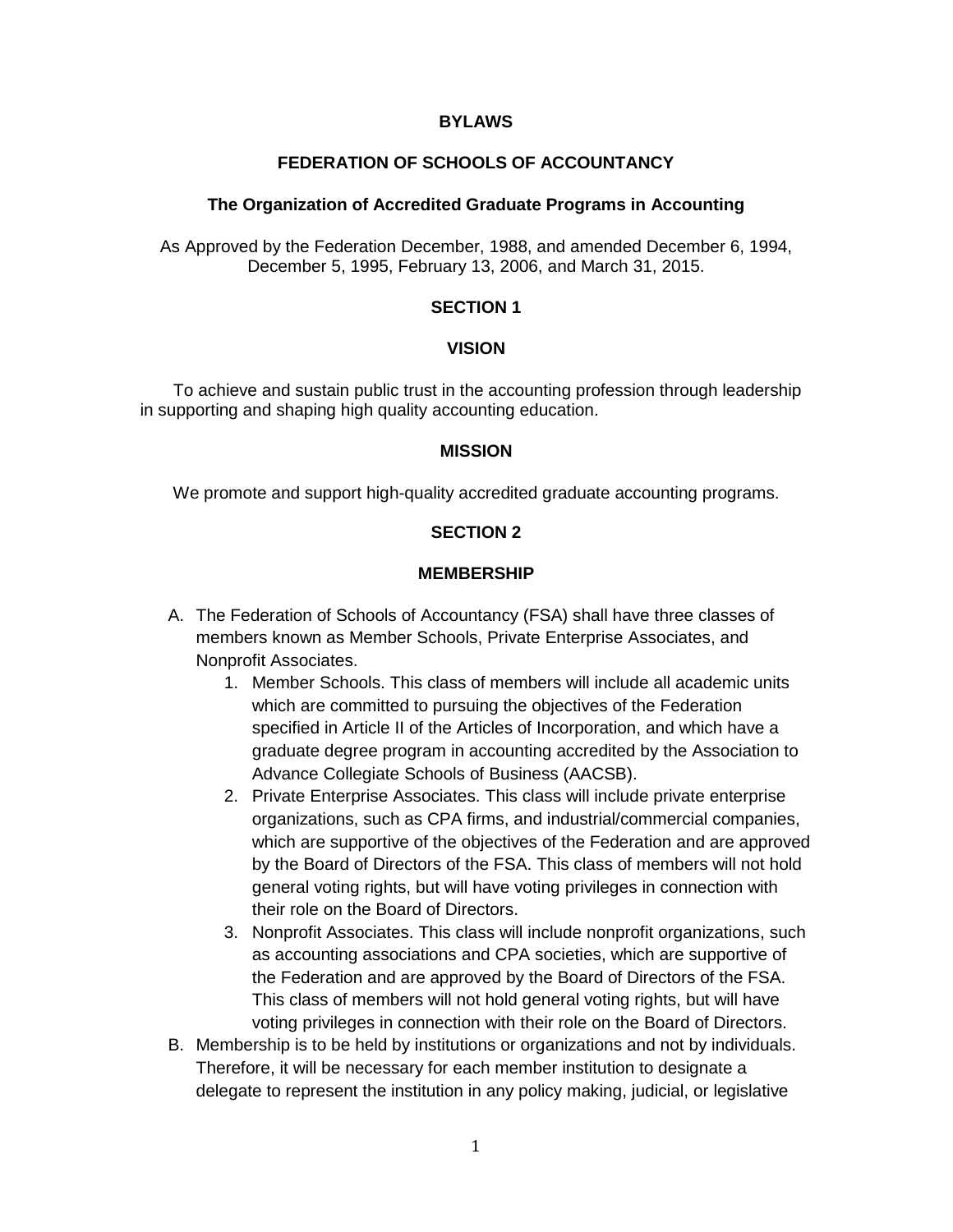action. The representative may be the top accounting administrative officer (e.g., Director, Department Chairman, Area Coordinator, etc.), one designated by that person or one nominated by a Board member.

# **AFFILIATION**

- A. Academic units who do not meet the qualification for membership but who support the objectives of the Federation and wish to be associated with it, may become Affiliates
- B. The Federation of Schools of Accountancy (FSA) shall have two categories of affiliates, known as Accredited Affiliates and Affiliates.
	- 1. Accredited Affiliates. This category of affiliates will include all academic units which are committed to pursuing the objectives of the Federation specified in Article II of the Articles of Incorporation, and which have an undergraduate degree program accredited in accounting by the Association to Advance Collegiate Schools of Business (AACSB).
	- 2. Affiliates. This category of affiliates will include all academic units which are committed to pursuing the objectives of the Federation specified in Article II of the Articles of Incorporation, but who have not received AACSB accreditation for any of their accounting programs.
- C. Accredited Affiliates shall be entitled to receive all publications of the Federation, to receive a special rate to attend the annual joint FSA/APLG meeting, to serve on Federation committees, and to attend the faculty consortium on a rotating basis.
- D. Affiliates shall be entitled to receive all publications of the Federation and to receive a special rate to attend the joint FSA/APLG annual meeting.

## **SECTION 3**

## **BOARD OF DIRECTORS**

- A. The affairs of the corporation shall be the responsibility of the Board of Directors.
- B. The Board of Directors shall be composed of twelve (12) members, constituted as follows:
	- 1. The officers of the corporation: President, Vice-President, Secretary, and Treasurer.
	- 2. The immediate Past President.
	- 3. Four at-large directors elected for staggered two-year terms from among member schools.
	- 4. Two at-large directors elected for staggered two-year terms from among the Private Enterprise Associates.
	- 5. One at-large director elected for a two-year term from among the Nonprofit Associates.
- C. Members of the Board of Directors shall be nominated and selected as follows: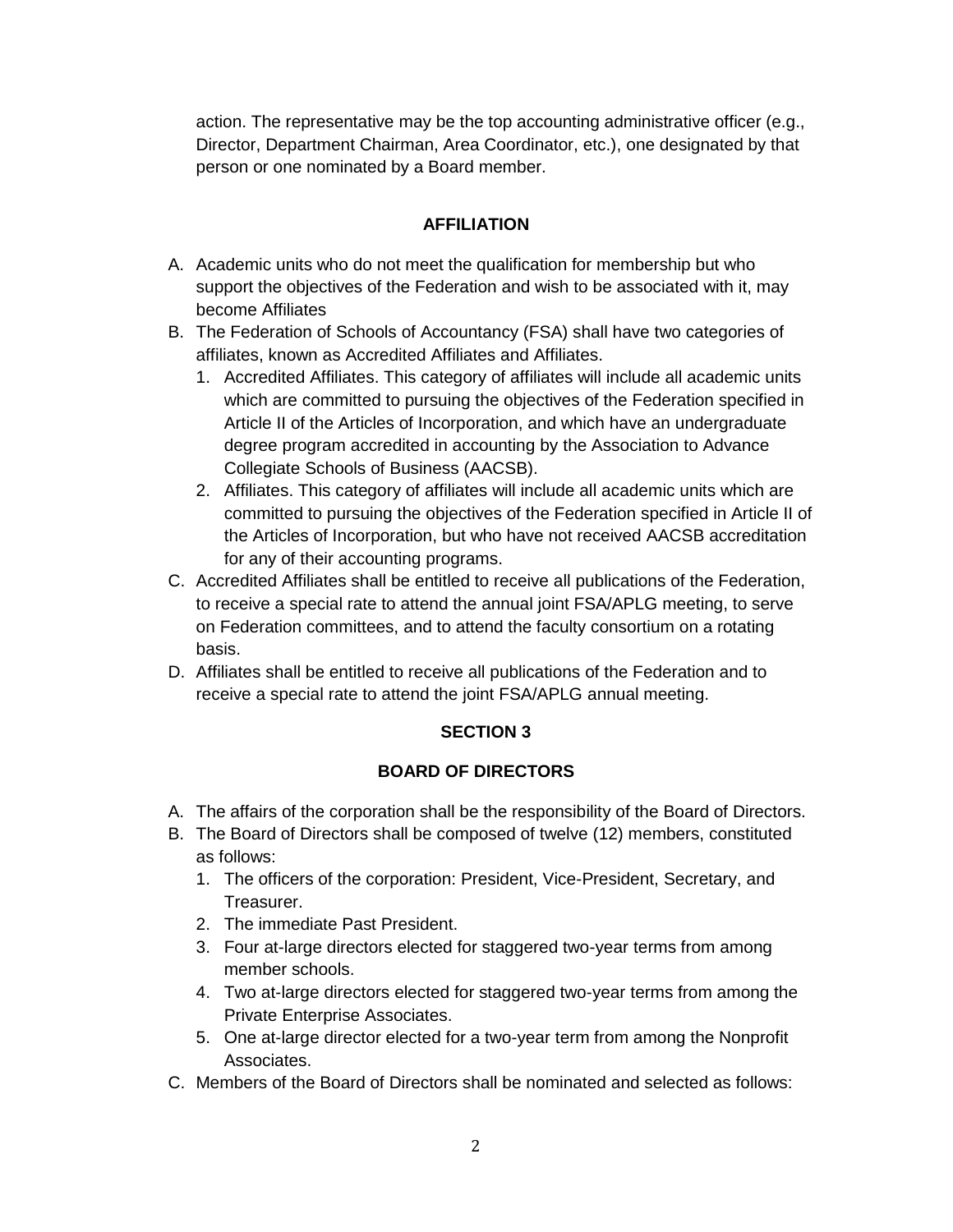- 1. The President, Vice-President, Secretary, Treasurer, and Past President of the corporation shall serve as members of the Board by virtue of their current or former office.
- 2. At-large members of the Board shall be nominated for office by the Nominating Committee organized for that purpose (Section 5B). The Nominating Committee:
	- a. Shall nominate two or three individuals for membership on the Board of Directors as appropriate given staggered and/or two-year terms as specified in Section 3B.
	- b. Shall notify the membership of its nominees in writing in the spring newsletter at least forty-five (45) days prior to the AAA annual meeting and request any additional nominations are sent via written letter or email to the Secretary or FSA Administrator within two (2) weeks.
- 3. All members of the Board of Directors shall be elected by a simple majority of the member schools voting electronically prior to the AAA annual meeting.
- D. Terms of Board members shall be identical to their terms of office for the officers of the corporation and the immediate Past President and shall be two years for all members except:
	- 1. If an officer of the corporation resigns from a member institution, service as a member of the Board shall end immediately upon such resignation.
	- 2. The Board of Directors shall appoint a person to fill unexpected vacancies of terms.
- E. New members of the Board shall take office at the conclusion of the Board meeting held at the AAA annual meeting during which they are elected, except that individuals appointed to complete an unexpired term shall take office immediately upon notification of such appointment.
- F. No member elected at-large may serve more than two consecutive terms on the Board of Directors.

## **OFFICERS**

- A. The officers of the corporation are President, Vice-President, Secretary, and Treasurer and must be from Member Schools.
	- 1. The Nominating Committee (Section 5B) shall nominate candidates for Vice-President, Secretary, and Treasurer and shall notify the membership of its nominees in writing in the Spring newsletter at least forty-five (45) days prior to the AAA annual meeting and request any additional nominations be sent via written letter or email to the Secretary or FSA Administrator within two (2) weeks.
	- 2. Candidates for Vice-President, Secretary, and Treasurer shall be elected by a majority vote of the members voting electronically prior to the AAA annual meeting.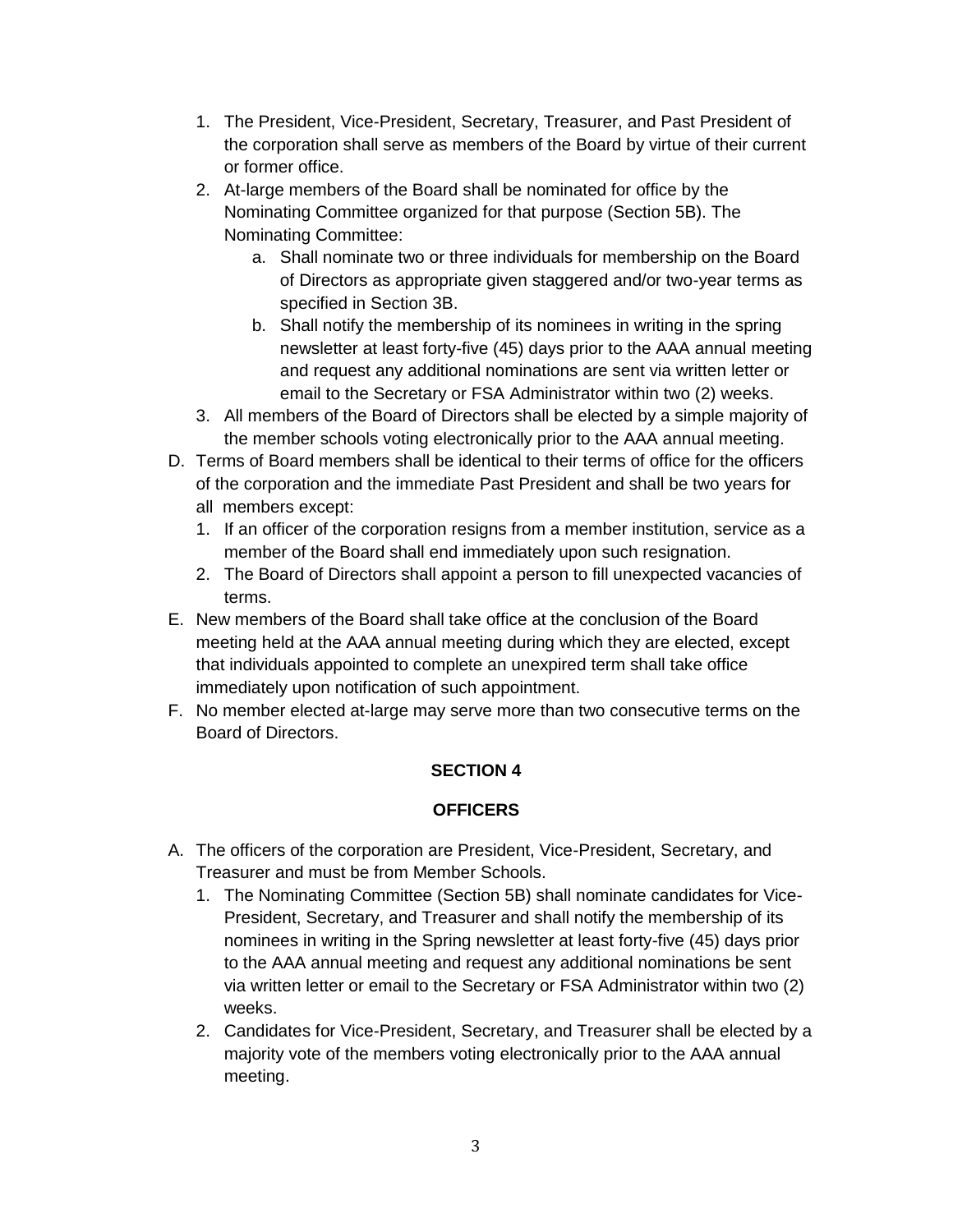- 3. The Vice-President shall accede to the office of President after serving a oneyear term as Vice-President.
- 4. The Secretary shall serve a two-year term, renewable for two years.
- 5. The Treasurer shall serve a two-year term, renewable for two years. The Secretary's and the Treasurer's position shall be staggered terms.
- 6. New officers shall take office at the conclusion of the Board meeting held at the AAA annual meeting in which they are elected and shall serve until their successors are duly installed at the conclusion of the second following AAA annual meeting, except that in the event that an officer of the corporation resigns from a member institution that term of office shall end immediately upon such resignation.
- B. The President shall serve as Chairman of the Board of Directors, preside at all meetings of the corporation, and perform all duties ordinarily incident to his office. The president shall represent (or appoint someone to represent) the corporation at all functions to which the corporation is invited and in which it desires to participate. The President shall be responsible for preparing an annual budget and providing an annual stewardship report.
- C. The Vice-President shall act as President in the absence of the President.
- D. The Secretary shall assist in keeping minutes of all meetings and act as an administrative assistant to the President when needed.
- E. The Treasurer shall work with the AICPA and oversee all financial activities of the corporation. The AICPA will coordinate all financial activities and maintain all funds and records of the corporation, provide financial statements, and recommend to the audit committee a firm of CPAs to conduct an annual audit.
- F. The Board of Directors shall appoint someone to complete the unexpired term of any officer of the corporation who is unable to complete his or her term of office.
- G. In the event that the elected Vice-President is unable to accede to the office of President, a special election shall be held prior to the next AAA annual meeting to fill the office of President

### **COMMITTEES**

Committees of the corporation shall be the following and any others as determined by the Board of Directors.

- A. Member Resources Committee
	- 1. Shall include at least six members including, but not limited to, current Board members.
	- 2. The committee is responsible for delivering value to FSA schools. It is responsible for facilitating communications with members and making useful information accessible to members. The committee shall also annually review members to verify that there have been no changes in accreditation and that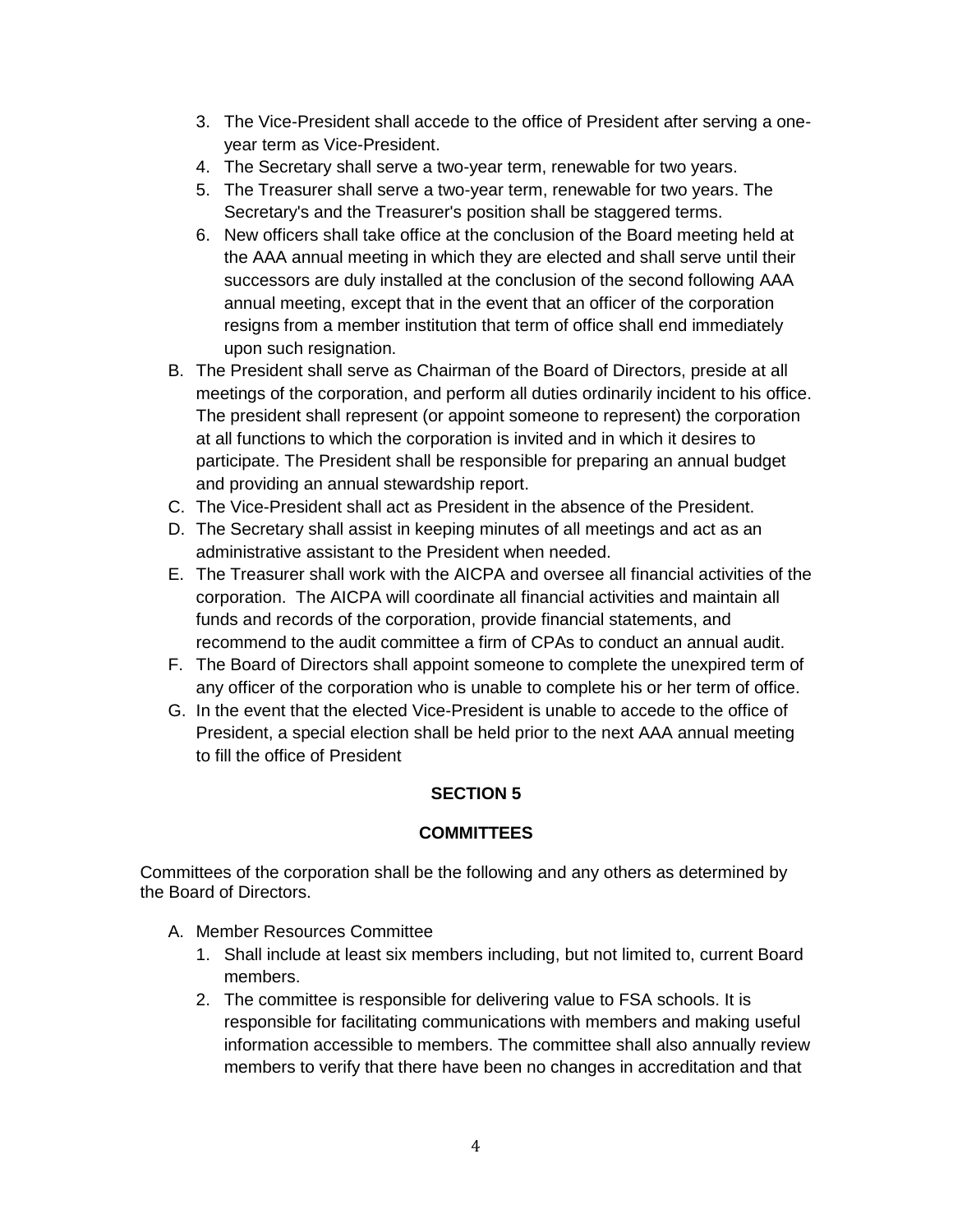all qualify for the particular membership status and report findings to the Board.

- B. Education Regulation Committee
	- 1. Shall include at least four members including, but not limited to, current Board members.
	- 2. The committee is responsible for representing member school interests and providing input to organizations that affect accounting graduate education such as the AACSB, AICPA, state societies and licensing boards, and NASBA. The committee also is responsible for providing resources to members to help them navigate accreditation and other regulations.
- C. Nominating Committee
	- 1. Shall be headed by the Past President of the corporation and shall contain the current President, Vice-President and at least one other member appointed by the President and approved by the Board of Directors.
	- 2. Shall nominate persons for the offices of Vice-President, Secretary, and Treasurer.
	- 3. Shall nominate persons for the at-large seats on the Board of Directors as specified in Section 3C(2).
	- 4. Shall nominate persons for service on the Audit Committee.
	- 5. Shall not nominate any member of the Nominating Committee for any office or seat on the Board of Directors.
- D. Bylaws Committee
	- 1. Shall be composed of at least three members of the Federation appointed by the President and approved by the Board of Directors.
	- 2. Shall draft any amendments to the Bylaws (Section 9).
- E. Audit Committee
	- 1. Shall be composed of three persons from the Board of Directors, excluding the President, President-Elect, and Treasurer.
	- 2. Shall be elected at the annual meeting and shall serve a two-year term that is concurrent with the term of the Treasurer.
	- 3. Shall recommend to the Board of Directors a firm of CPAs to conduct an annual audit. The Board of Directors will nominate the firm to the membership for election.

## **SECTION 6**

## **ADMINISTRATION**

- A. The corporation has contracted with the AICPA to handle some administrative tasks for the corporation. These include, but are not limited to, the following:
	- 1. Maintenance of bank accounts including invoicing, deposits, payment of bills and financial reporting. Bills are approved for payment by the President;
	- 2. Preparation of financial statements for the Treasurers' review and Board approval ;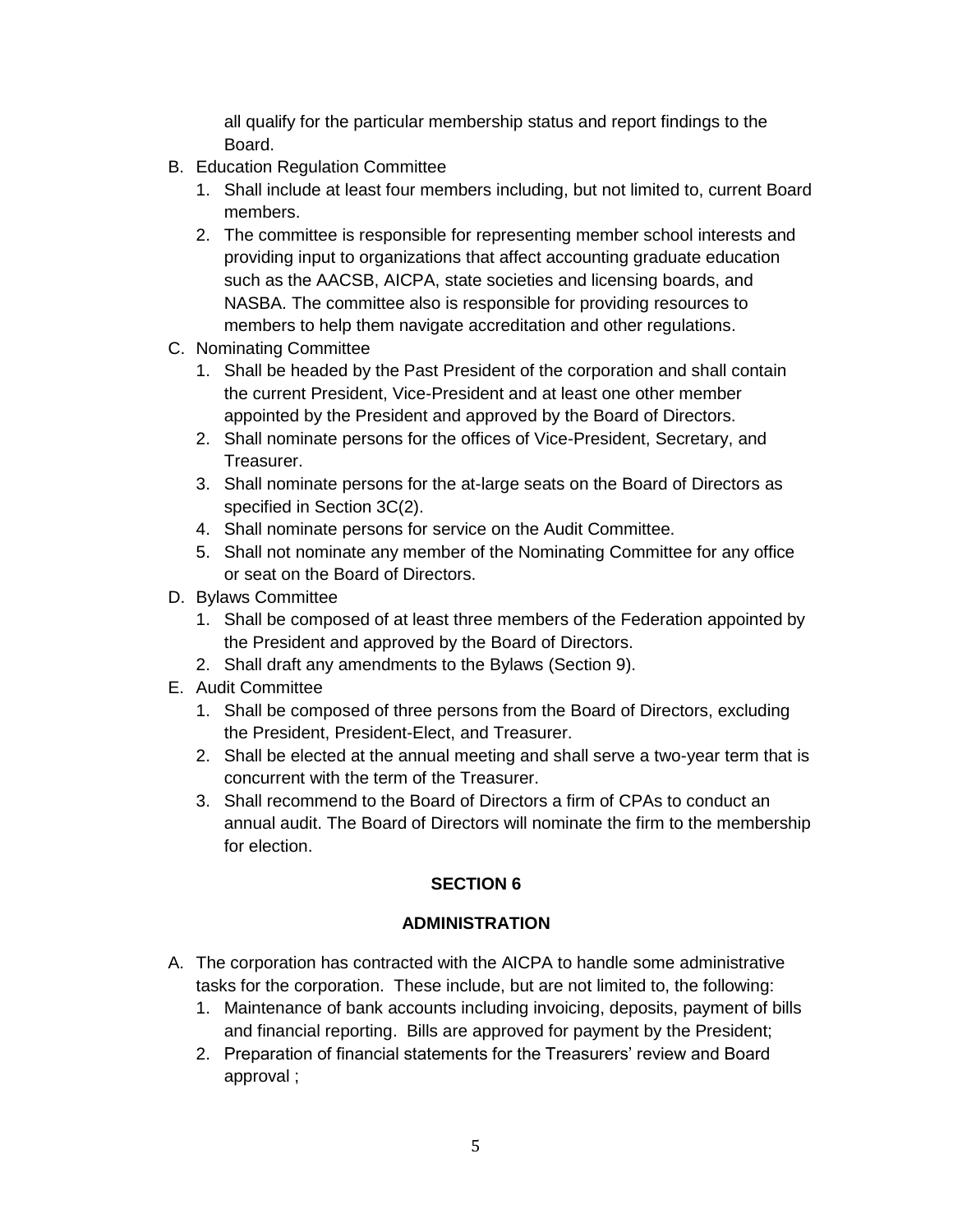- 3. Coordination of the student awards program and reporting on these awards in the newsletter;
- 4. Coordination of other award programs including the Mark Chain Innovation Award, Silvoso Faculty Merit Award, and Practitioner Service Award;
- 5. Scheduling, set up and taking minutes at board meetings;
- 6. Maintenance of the website;
- 7. Assist with preparation of marketing materials and the newsletters;
- 8. Maintenance of membership lists and membership status,
- 9. Solicitation for awards and preparation of award plaques; and
- 10. Preparation of an Administrator's Report for each meeting of Board.

# **ANNUAL MEETING, ATTENDANCE QUORUM, AND VOTING RIGHTS**

- A. The Board of Directors shall determine the time and place of the annual meeting of the corporation.
	- 1. Announcement of such time and place shall be made to the membership at least six months prior to the next annual meeting.
	- 2. The Board of Directors may call such other meetings for the corporation as it may deem advisable.
- B. Member Schools, Private Enterprise Associates, and Nonprofit Associates may invite members of their staff to meetings of the corporation, but voting members shall each have only one official voting representative who shall have only one vote.
- C. A simple majority of the total voting membership of the corporation shall constitute a quorum for meetings of the corporation.
- D. No member institution may vote by proxy.

# **SECTION 8**

# **TERMINATION OR DENIAL OF MEMBERSHIP**

- A. The membership of any institution may be denied, changed, or revoked for failure to meet and maintain membership criteria.
- B. The Board of Directors shall recommend acceptance, denial, or all changes in membership status and the reasons for such actions which it deems appropriate.
	- 1. Recommendations of changes in membership shall be made in writing to the full membership not less than forty-five (45) days in advance of the time that the vote on such actions is to be tabulated.
	- 2. Affected institutions may appeal recommendations of the Board of Directors directly to the membership.
	- 3. All changes in membership must be approved by a simple majority of the membership.